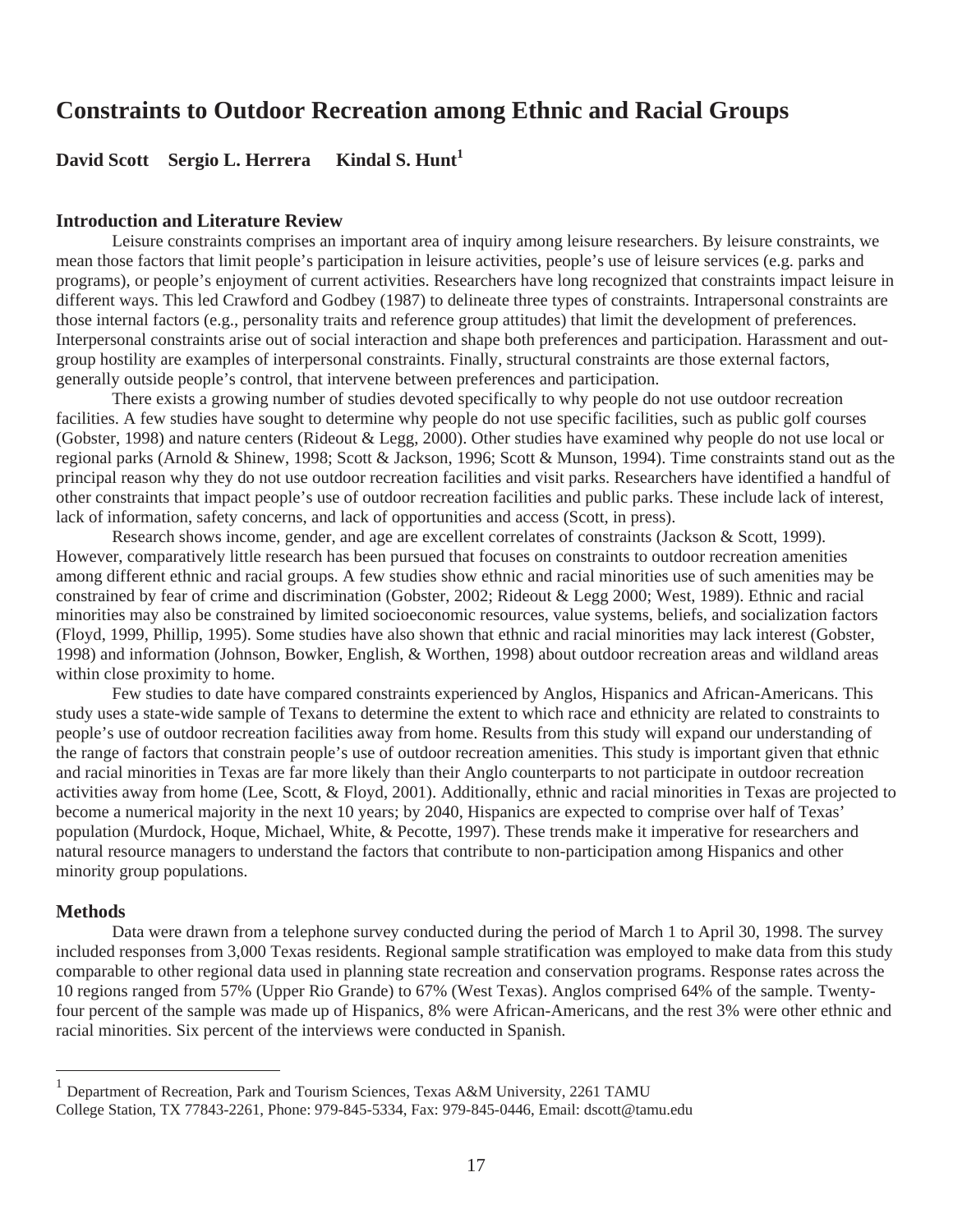Forty-five percent of Texans said they had not visited an outdoor recreation facility away from home in the last 12 months. These "non-users" were asked how important 19 different statements were as reasons for not using these facilities. Response categories ranged from not important (1) to very important (3). A principal component factor analysis with varimax rotation was executed to create dimensions of constraints. The procedure produced five factors (Table 1), which we labeled *intrapersonal constraints*, *economic constraints*, *information and access constraints*, *time commitments*, and *lack of interest*. We created multi-scales by averaging items within each factor. Cronbach's alpha scores for the five scales ranged from .54 to .75. Schmitt (1996) proposed alpha coefficients of .50 or higher are adequate for research purposes. Four self-identified ethnic and racial groups were included in this study: Anglos, Hispanics, African-Americans, and others (mostly people of Asian background). Analysis of covariance (ANCOVA) was used to determine whether ethnic and racial groups differed in reported constraints. ANCOVA combines features of simple linear regression with one-way analysis of variance. Sex, age, education, income, and place of residence were used as covariates or control variables.

|                                                                                                         | Factor   |      | Standard  |  |
|---------------------------------------------------------------------------------------------------------|----------|------|-----------|--|
| Factors and Items                                                                                       | Loadings | Mean | Deviation |  |
| Factor 1: Intrapersonal constraints ( $\alpha$ = .745)                                                  |          | 1.6  | .50       |  |
| Family members or you have been in poor health                                                          | .65      | 1.7  | .88       |  |
| Facilities are poorly kept and maintained                                                               | .61      | 1.6  | .81       |  |
| You are afraid of getting hurt or being attacked                                                        | .60      | 1.5  | .76       |  |
| Weather conditions                                                                                      | .60      | 1.7  | .84       |  |
| Parks and outdoor recreation areas are too crowded                                                      | .54      | 1.6  | .79       |  |
| You don't approve of the activities that other people are doing at                                      |          |      |           |  |
| recreation areas that you want to visit                                                                 | .52      | 1.5  | .72       |  |
| You don't have people to go with                                                                        | .44      | 1.5  | .77       |  |
| (Eigenvalue=5.25; Variance explained=27.6%)                                                             |          |      |           |  |
| Factor 2: Economic Constraints ( $\alpha$ = .743)                                                       |          | 1.5  | .57       |  |
| The cost of admission is too high                                                                       | .78      | 1.4  | .74       |  |
| Cost of camping fees are too high                                                                       | .71      | 1.5  | .75       |  |
| You don't have enough money to visit parks/outdoor recreation areas                                     | .68      | 1.6  | .80       |  |
| <b>Transportation problems</b>                                                                          | .50      | 1.4  | .75       |  |
| (Eigenvalue=1.5; Variance explained=7.8%)                                                               |          |      |           |  |
| Factor 3: Information and Access Constraints ( $\alpha = .670$ )                                        |          | 1.7  | .63       |  |
| You don't know where parks and outdoor recreation areas are located                                     | .72      | 1.6  | .78       |  |
| You lack information about parks/outdoor recreation areas away from home                                | .68      | 1.7  | .83       |  |
| Parks and outdoor recreation areas are too far away                                                     | .62      | 1.7  | .83       |  |
| (Eigenvalue=1.3; Variance explained=6.7%)                                                               |          |      |           |  |
| <i>Factor 4: Time Constraints (<math>\alpha</math> = .558)</i>                                          |          | 2.2  | .75       |  |
| Lack of time                                                                                            | .78      | 2.2  | .88       |  |
| You are too busy with family responsibilities                                                           | .76      | 2.1  | .89       |  |
| You have too many other leisure interests <sup>a</sup>                                                  | .48      | 1.7  | .83       |  |
| (Eigenvalue=1.1; Variance explained=5.8%)                                                               |          |      |           |  |
| Factor 5: Lack of Interest ( $\alpha$ = .540)                                                           |          | 1.5  | .61       |  |
| You are not interested in participating in outdoor recreational activities                              | .78      | 1.5  | .75       |  |
| You don't like visiting parks and outdoor recreation areas<br>(Eigenvalue=1.0; Varaince explained=5.4%) | .73      | 1.4  | .71       |  |

#### **Table 1**- Factor Analysis Results of Constraints to Use of Outdoor Recreation Facilities Away from Home

 **Total variance explained = 53.3%** 

<sup>a</sup> Item not included in the construction of the Time Constraints scales.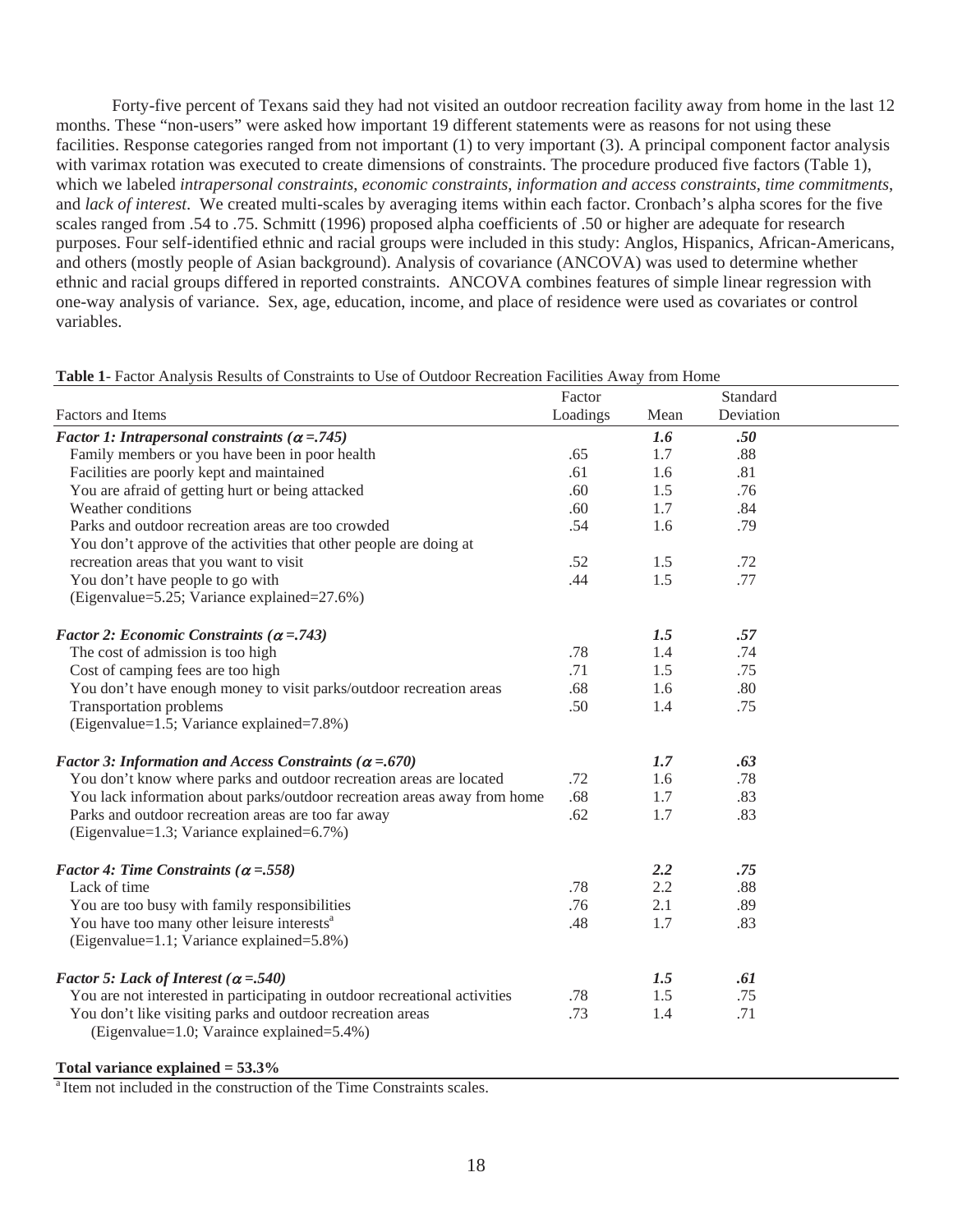#### **Results**

*Time commitments*  $(M = 2.2)$  were the most important constraints to Texans' use of outdoor recreation facilities away from home, followed by *information and access constraints* (*M =* 1.7), *intrapersonal constraints* (*M*   $= 1.6$ ), *economic constraints* ( $M = 1.5$ ), and *lack of interest* ( $M = 1.5$ ). ANCOVA revealed nonwhites reported more constraints to the use of outdoor recreation facilities away from home than did Anglos (Table 2). More specifically, Hispanics, African-Americans, and other minorities were significantly more likely than Anglos to report their use of outdoor recreation facilities was blocked by *information and access constraints*, *intrapersonal constraints*, and *economic constraints*. In addition, Hispanics were more likely than African-Americans and other minorities to report their use of outdoor recreation areas was constrained by *lack of information and access*. Ethnic and racial groups in the study did not differ significantly in terms of time commitments and lack of interest.

|                                  | Whites   | Hispanics | <b>Blacks</b> | Others   |               |
|----------------------------------|----------|-----------|---------------|----------|---------------|
|                                  | Adjusted | Adjusted  | Adjusted      | Adjusted |               |
| <b>Constraint Category</b>       | Mean     | Mean      | Mean          | Mean     | F-value       |
|                                  |          |           |               |          |               |
|                                  |          |           |               |          |               |
| <b>Intrapersonal Constraints</b> | 1.55     | 1.67      | 1.61          | 1.68     | **<br>4.56    |
|                                  |          |           |               |          |               |
|                                  |          |           |               |          |               |
| <b>Economic Constraints</b>      | 1.41     | 1.63      | 1.62          | 1.51     | $***$<br>3.88 |
|                                  |          |           |               |          |               |
| Information<br>and<br>Access     |          |           |               |          |               |
| Constraints                      | 1.58     | 1.93      | 1.72          | 1.70     | ***<br>7.72   |
|                                  |          |           |               |          |               |
|                                  |          |           |               |          |               |
| <b>Time Constraints</b>          | 2.22     | 2.31      | 2.20          | 2.21     | 0.37          |
|                                  |          |           |               |          |               |
|                                  |          |           |               |          |               |
| Lack of Interest                 | 1.43     | 1.46      | 1.54          | 1.45     | 1.12          |

| <b>Table 2</b> - Relationship of Race to Constraints to Use of Outdoor Recreation Facilities Away from Home |  |  |  |
|-------------------------------------------------------------------------------------------------------------|--|--|--|
|-------------------------------------------------------------------------------------------------------------|--|--|--|

\*\**p* < .01; \*\*\**p* < .001

## **Discussion**

What important lessons can we glean from this study? First, time commitments constrained ethnic and racial groups equally. Thus, like their Anglo counterparts, Hispanics, African-American, and other ethnic and racial minorities make decisions about to spend their leisure time in light of competing demands on their time. Practitioners must build into their marketing and programming efforts strategies that help mitigate the impact these demands have on people's lives, including expanded opportunities to make reservations and more information about the time requirements in promotional literature (Scott, in press).

Second, lack of interest was not an important constraint among any of the groups in the study. This suggests that all things being equal, ethnic and racial minorities may use park and outdoor recreation facilities as long as they developed and programmed in ways that are culturally relevant. Third, economic, intrapersonal, and information/access constraints appear to be much more problematic for ethnic and racial minorities than they do for Anglos. These constraints were particularly acute for Hispanics. These results may be partly explained in terms of exclusion from outdoor recreation areas in the past. Research suggests that many public areas are felt to be for "whites only" and that trouble can arise for minorities should they visit these places. Furthermore, members of racial and ethnic groups are often made to feel unwelcome when they visit parks (particularly when they visit in large groups). Natural resource managers will need to develop strategies whereby ethnic and racial minorities are regarded as "welcome customers."

One limitation of this study is that our criterion variable (use of outdoor recreation facilities away from home) is rather specialized. It is important for future research to include a broader array of variables to understand